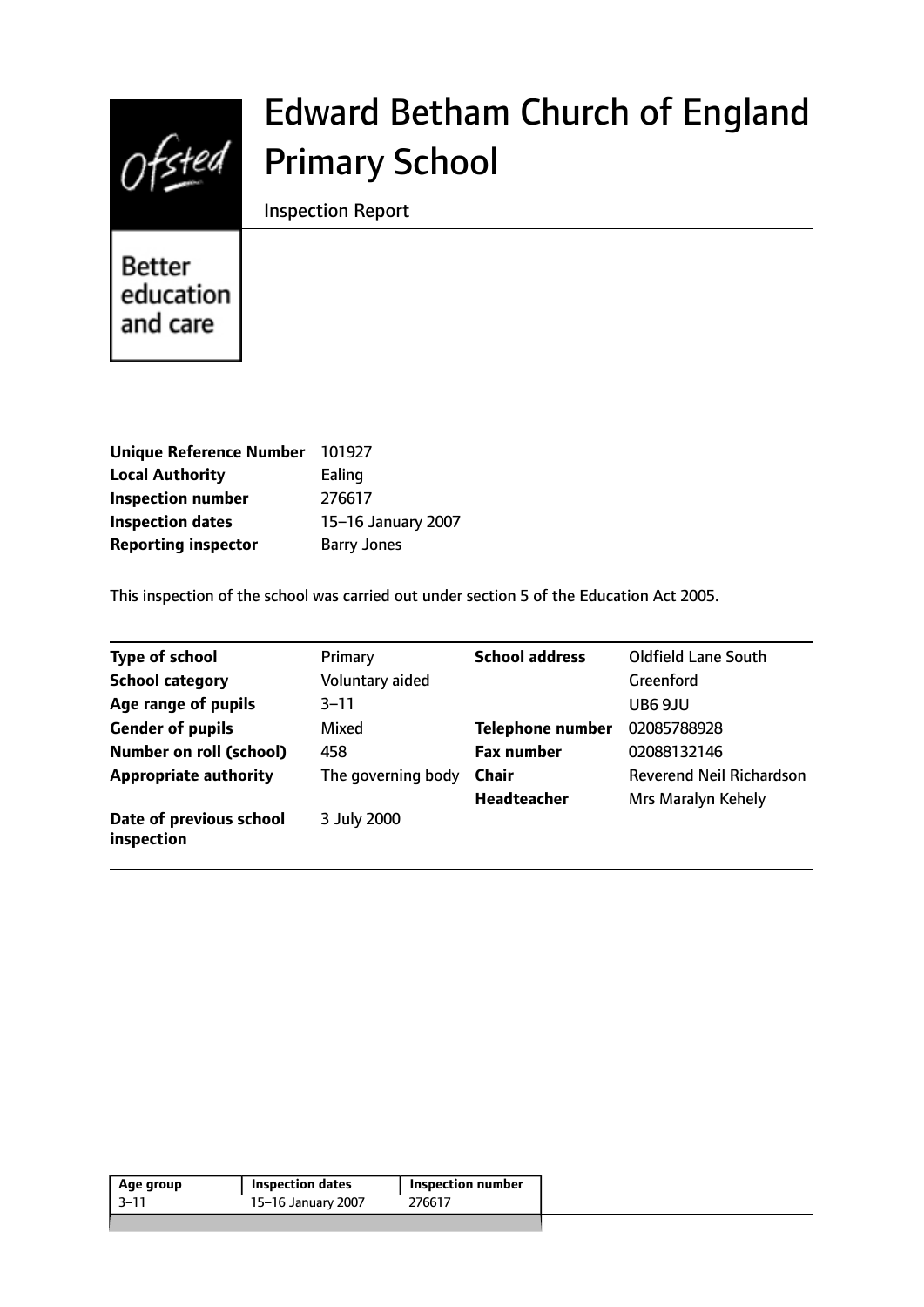© Crown copyright 2007

Website: www.ofsted.gov.uk

This document may be reproduced in whole or in part for non-commercial educational purposes, provided that the information quoted is reproduced without adaptation and the source and date of publication are stated.

Further copies of this report are obtainable from the school. Under the Education Act 2005, the school must provide a copy of this report free of charge to certain categories of people. A charge not exceeding the full cost of reproduction may be made for any other copies supplied.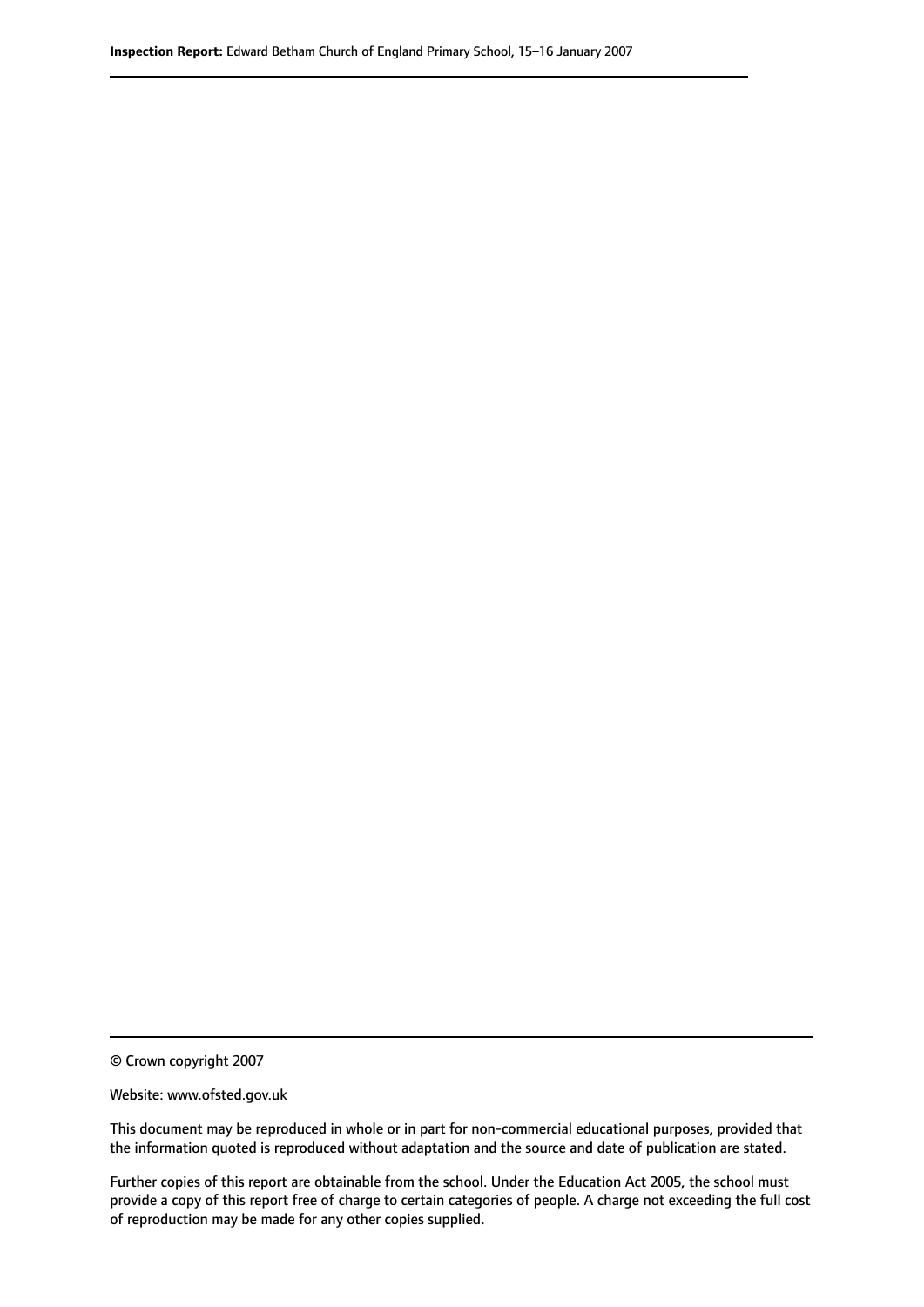## **Introduction**

The inspection was carried out by three Additional Inspectors.

### **Description of the school**

Edward Betham is a larger-than-average primary school. The school is on a split site with the Nursery and Key Stage 1 classes on one side of a road and Key Stage 2 classes on the other. The school is over-subscribed. The proportions of pupils from minority ethnic backgrounds and for whom English is not their home language are higher than in the great majority of schools. Attainment on entry to the school is changing and is now average having been above average when older pupils joined the school. The proportion of pupils who join the school during the course of a year is increasing and is currently a little higher than in most schools.

#### **Key for inspection grades**

| Grade 1 | Outstanding  |
|---------|--------------|
| Grade 2 | Good         |
| Grade 3 | Satisfactory |
| Grade 4 | Inadequate   |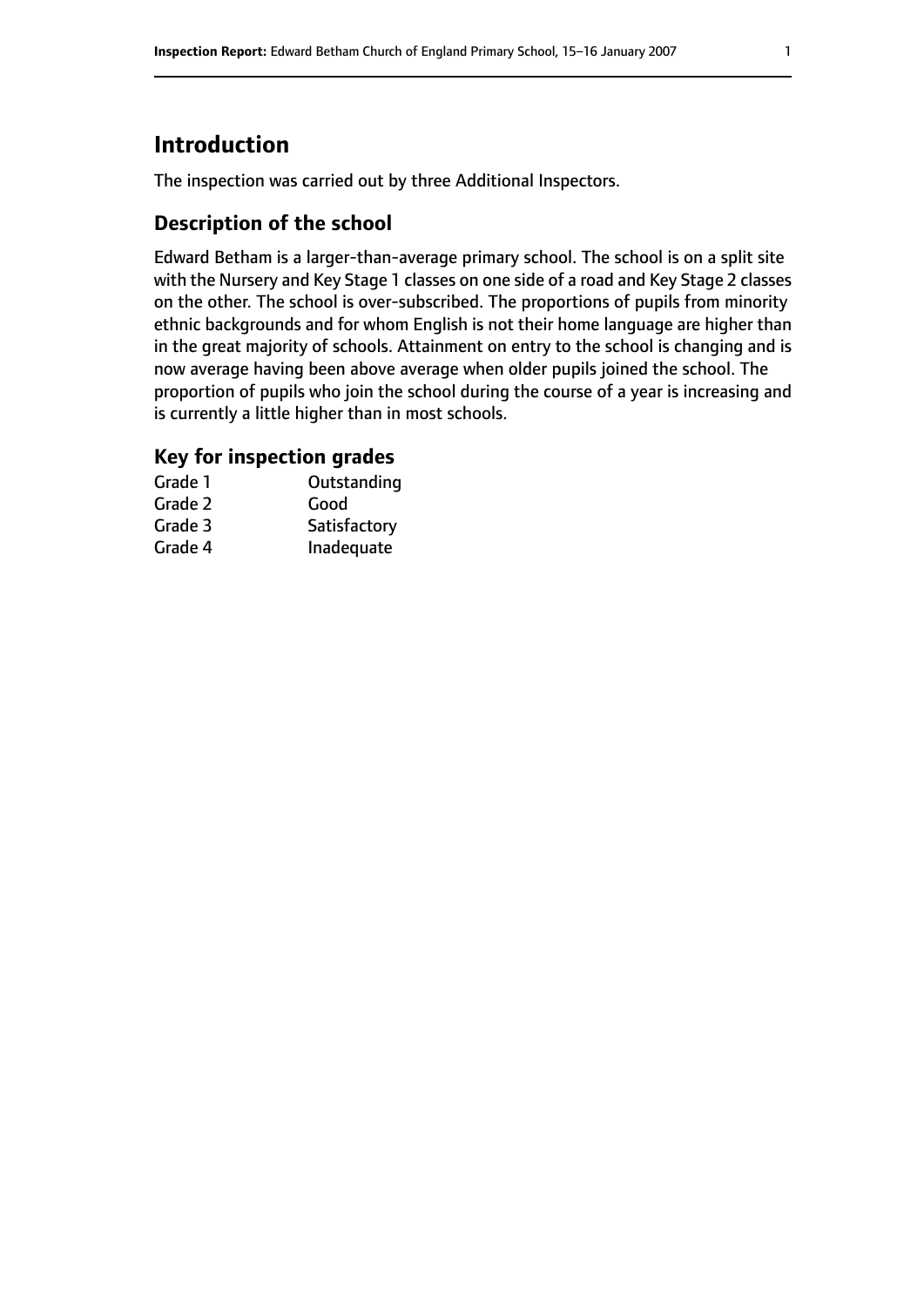## **Overall effectiveness of the school**

#### **Grade: 3**

Edward Betham is a satisfactory school with good features. The school is particularly successful in providing high levels of pastoral care. This is because of the excellent commitment of the adults in the school and the effective links with other agencies and services. Consequently, pupils develop very well into responsible young people. In particular, their spiritual, moral, social and cultural development is excellent. This reflects the strong Christian ethos and values of the school. Relationships are good and pupils respect other beliefs and cultures. This is a friendly, family school in which pupils feel safe and valued. They join in the life of the school enthusiastically and take advantage of the good range of clubs and other experiences on offer through the good curriculum. This is appreciated by the parents and they speak very highly of the school. As one parent wrote,`The school is brilliant. The staff are warm and welcoming and very helpful.'

The school has responded well in the Foundation Stage to the changing profile of its pupils. The curriculum has been thoughtfully modified and assessment procedures improved. The teaching is good and children make good progress. The school has been slower to respond to the challenge in the main school. There has been a reluctance to accept that the pupils are not maintaining this good progress. Consequently, issues have not been addressed as rigorously as they should have been. By the end of Year 6, pupils attain broadly average standards. Given their starting points, this is satisfactory achievement overall. However, progress is not even through the school. Some more able pupils do not achieve as well as they should in Key Stage 1 because they are not set sufficiently challenging work. In Key Stage 2, some pupils of average ability make less than the expected progress. This is because the school has good teachers but their effectiveness is lessened because support in the classroom does not always meet individual needs. This is partly through financial constraints and partly because the school does not always identify underachievement early enough and so opportunities to correct matters are missed.

Pupils achieve satisfactorily but this is less than the school expects of itself. The school has extensive data about pupils' progress but it is not always analysed sufficiently incisively to identify the key issues and self-evaluation is only satisfactory. Given the satisfactory leadership and management, capacity to improve is also satisfactory.

#### **What the school should do to improve further**

- Ensure that data are analysed accurately to identify underachievement by pupils and used to inform actions by senior managers.
- Raise expectations for what more able pupils can achieve in Key Stage 1.
- Ensure that all pupils of average ability in Key Stage 2 make good progress.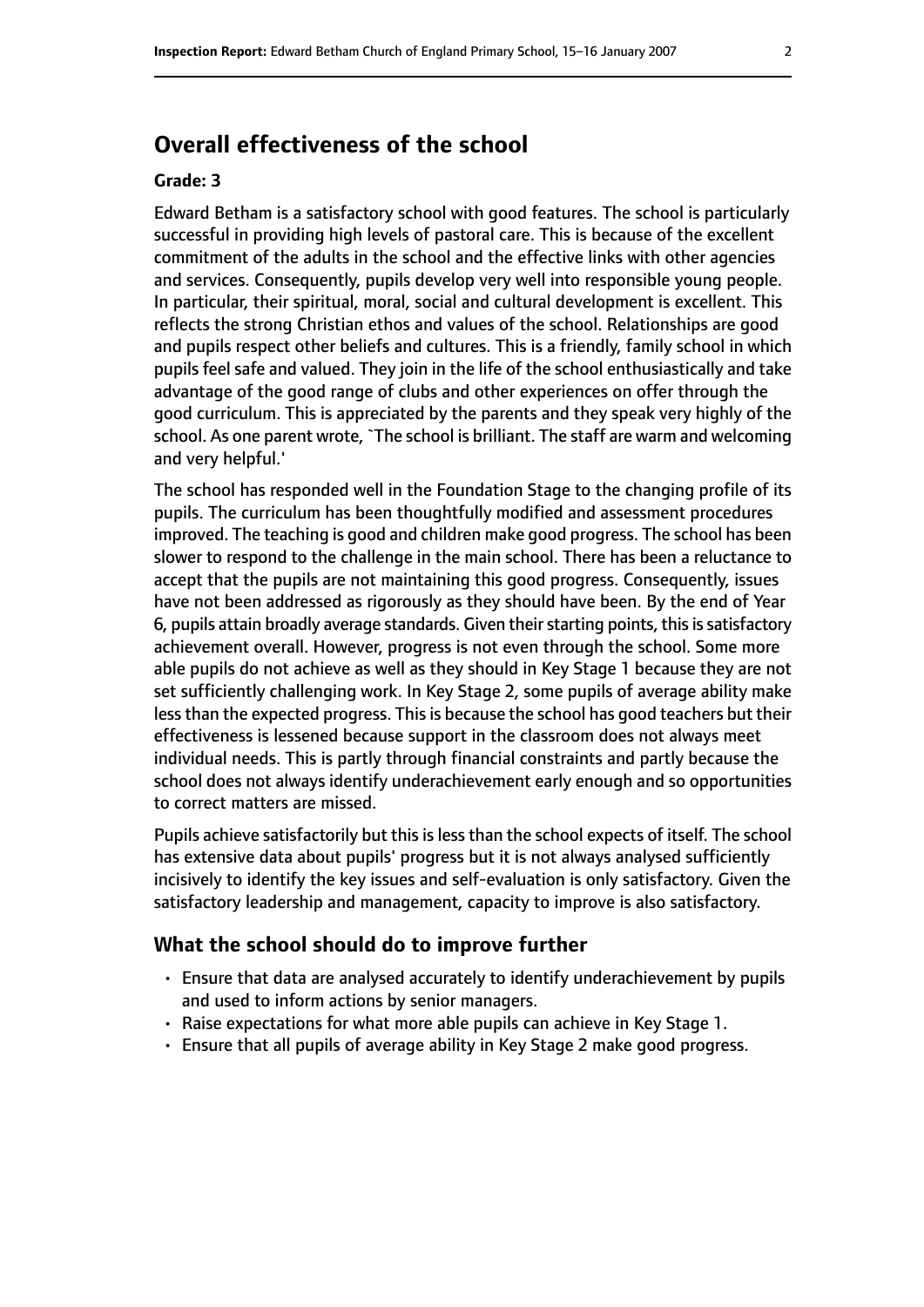## **Achievement and standards**

#### **Grade: 3**

Children receive a good start in the Foundation Stage but progress slows in Key Stage 1. The school has taken robust action where weaknesses have been identified but has not fully remedied matters. Standards at the end of Year 6 have fallen in the last two years. This is not explained by the change in the ability profile, as perceived by the school. Some of its more able pupils have left the school and this partly explains the fall in standards. However, it does not explain the dip in achievement as shown by value-added measures. These show that in the national tests in Year 6, pupils made good progress in 2004 but unsatisfactory progress in 2005. Results for 2006 show an improvement and that progress is again satisfactory. In 2005, a significant number of pupils of average ability did not make the expected progress and the school missed its targets in English and mathematics. The school improved resources and gave additional training for the teaching of mathematics and this resulted in some improvements in 2006. There are now no underachieving groups including pupils from minority ethnic backgrounds. Pupils with learning difficulties and disabilities make the same progress as their classmates. Progress overall is satisfactory but does not match the good progress that was being achieved a few years ago.

## **Personal development and well-being**

#### **Grade: 2**

Pupils' personal development and well-being are good. The school council is effective and this exemplifies pupils' outstanding contribution to the community. They have their own section on the school website and use it well to communicate with pupils and parents. They have been able to influence decisions about healthy school dinners, the playground and the environment. Pupils enjoy coming to school and this is shown by their good attendance. Behaviour is also good. There is little bullying and the pupils trust the adults to deal effectively with the few incidences that do occur. Behaviour and attendance have improved since the previous inspection because school policies have been carefully designed and implemented by all staff. The pupils' economic well-being is satisfactory because they have satisfactory numeracy and literacy skills.

## **Quality of provision**

#### **Teaching and learning**

#### **Grade: 3**

Teaching and learning are satisfactory. Teachers manage their classes well and the pupils speak highly of their teachers. Lessons have clear objectives; teachers explain things well and probe pupils' understanding through well-chosen questions. The younger children, in particular, are given ample opportunities to develop their speaking skills. Teachers use resources well to add interest to lessons. Interactive whiteboards have just been introduced but these are not yet used to their full potential. The teachers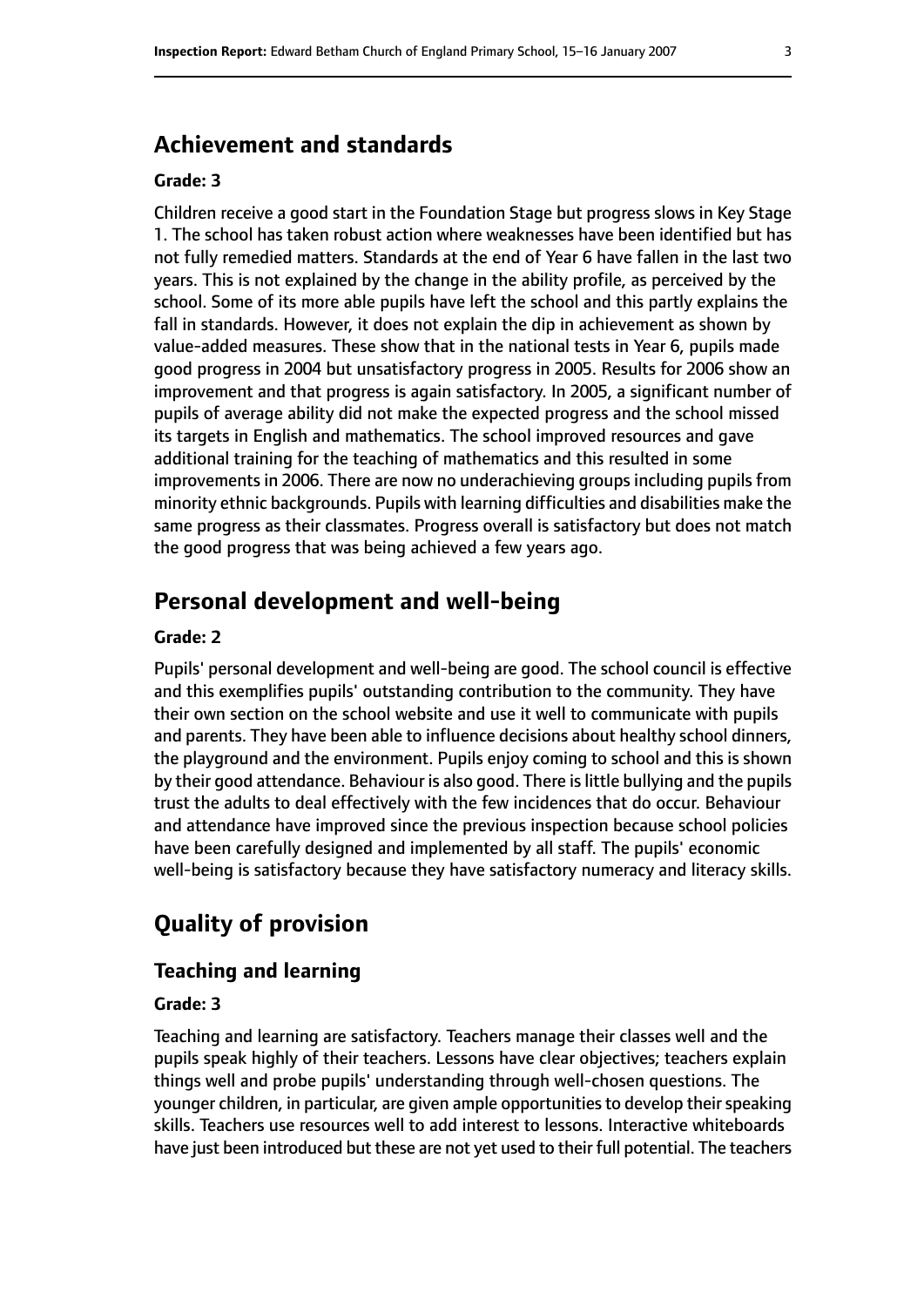vary in how well they provide work to meet individual needs. In Key Stage 1, tasks set for the more able pupils are often not sufficiently challenging. Teaching assistants provide effective support to some pupils but not all pupils get the support they need. Marking is thorough and conscientiously done but does not always show pupils how they might improve further.

#### **Curriculum and other activities**

#### **Grade: 2**

The curriculum is good. In the Foundation Stage, it is well balanced and appropriate to the age range. There is a good balance between adult-led activities and opportunities for children to learn through well thought-out play. In the main school, there is good provision for personal and social education. The curriculum reflects well the rich cultural diversity of the pupils and contributes significantly to pupils feeling valued. It fulfils the school's aim to be respectful of what pupils bring with them. Information and communication technology is integrated well to support learning in other subjects. There is a good range of after-school clubs which are well attended. These are usefully supplemented by visits and trips that are usefully linked to work in class. The school is developing its programme to support pupils who are gifted or have particular talents.

#### **Care, guidance and support**

#### **Grade: 2**

The individual pastoral care and support demonstrated by individual teachers is excellent and contributes significantly to pupils' excellent relationships and their strong moral and social development. There are rigorous procedures for safeguarding pupils and they regard the school as a safe environment. The school links well with other agencies so that vulnerable pupils receive good support. As a result, all pupils can play their full part in the life of the school. The guidance and support to pupils in the Foundation Stage is good. In the main school, academic guidance is satisfactory but not all pupils have targets which will help them to improve further. Consequently care, guidance and support are good overall.

## **Leadership and management**

#### **Grade: 3**

Leadership and management are satisfactory. The headteacher has served the school well for several years. She has promoted good teamwork and overcome the difficulties which arise from a split site to successfully promote a united staff. Day-to-day administration of the school is very good. Pastoral care is also well organised and effective. However, the procedures for promoting good achievement are not robust enough. The school does perform extensive analyses of pupils' progress but they are time consuming and do not always lead to effective action. The school has not made effective use of computer systems which would enable senior managers to monitor the progress of groups of pupils and to pick out patterns in the performance of pupils. Consequently, their decisions are not based on all the information that is contained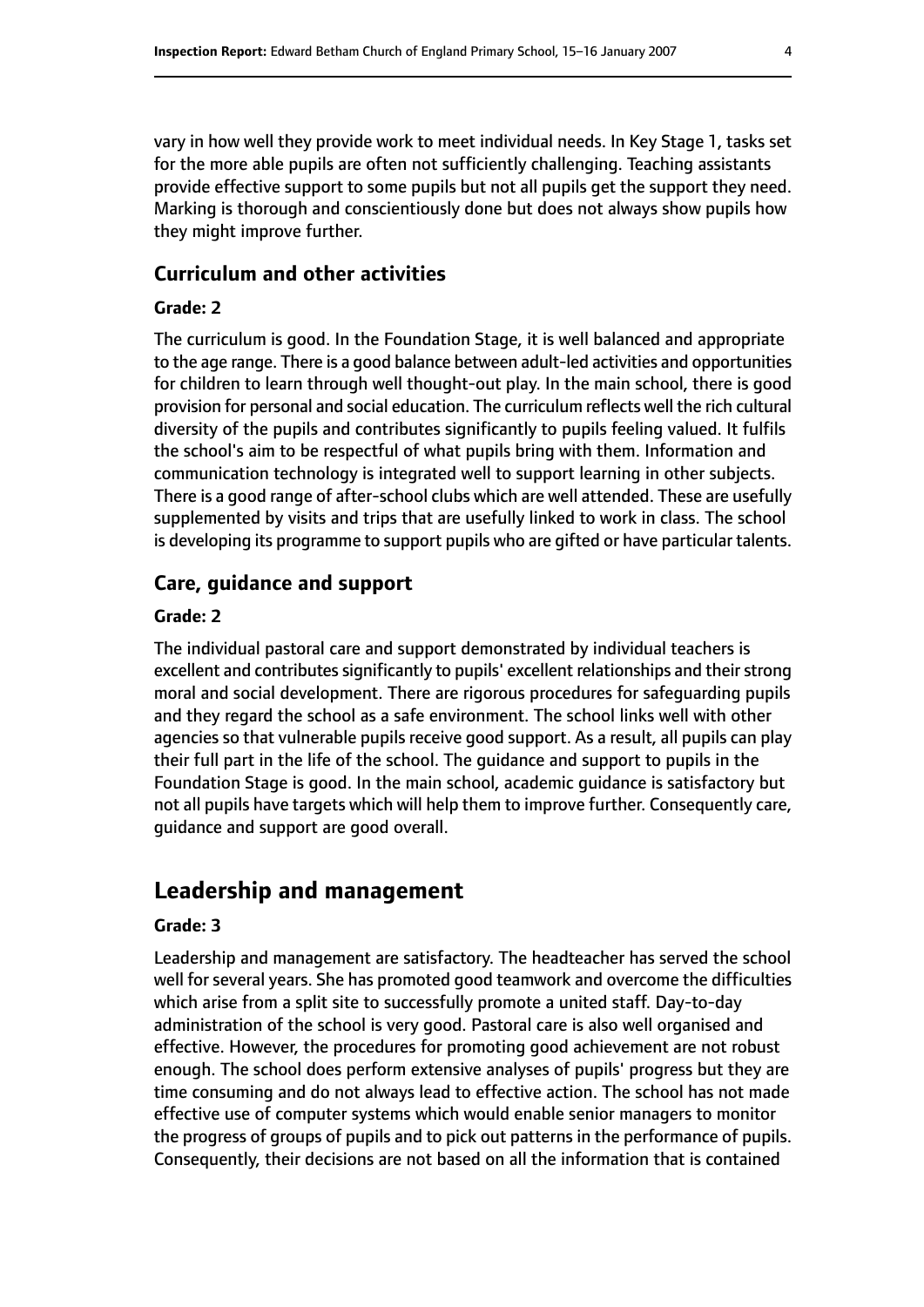within the data. The school has been successful in improving the standards and quality in the Foundation Stage. Developments at Key Stage 1 have been hampered by the school's inability to appoint a manager. The monitoring of teaching quality is satisfactory but does not focus sufficiently on the progress made by pupils. The governors are very supportive of the school and have good links but have not been sufficiently challenging regarding the achievement of pupils.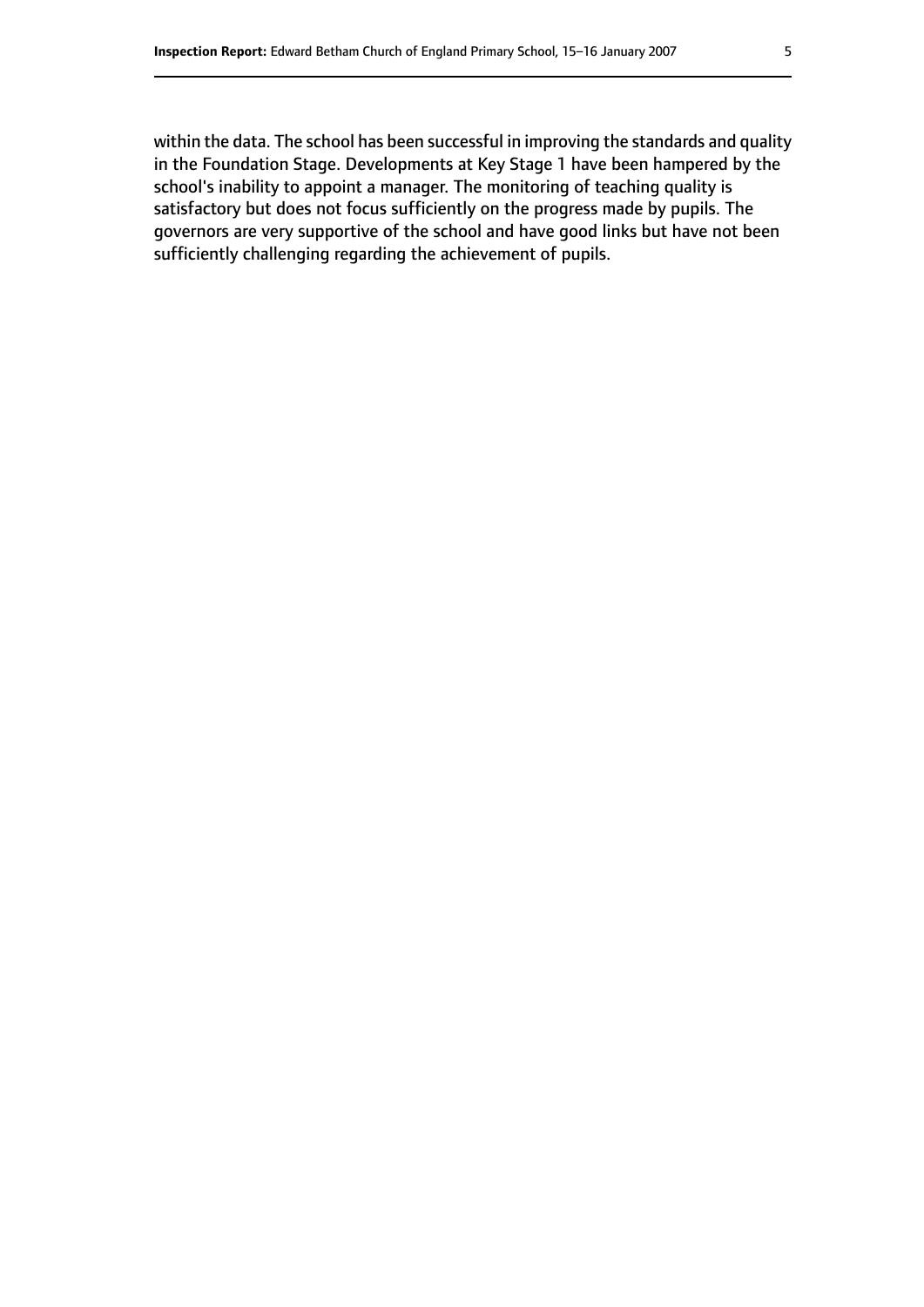**Any complaints about the inspection or the report should be made following the procedures set out inthe guidance 'Complaints about school inspection', whichis available from Ofsted's website: www.ofsted.gov.uk.**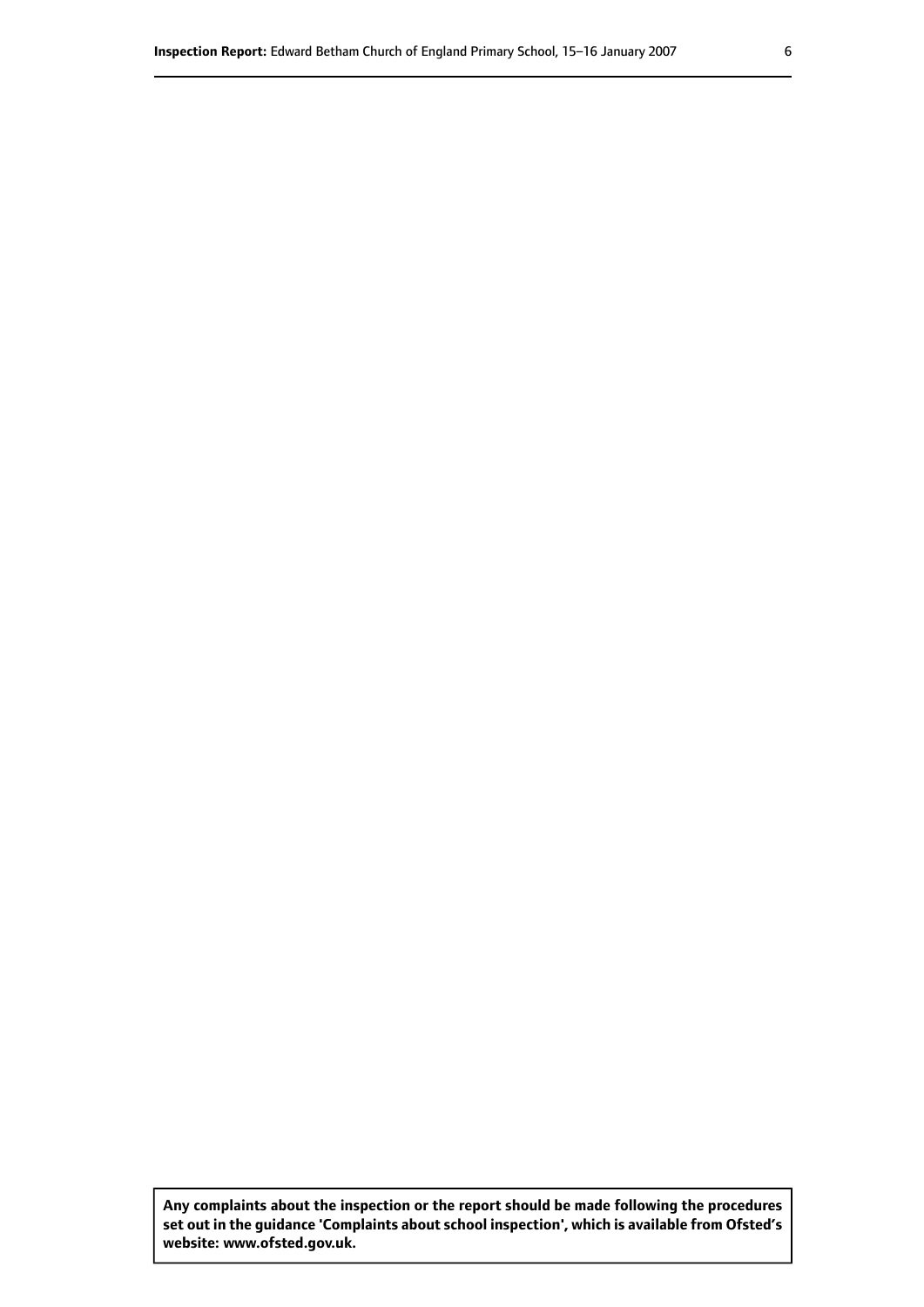# **Inspection judgements**

| Key to judgements: grade 1 is outstanding, grade 2 good, grade 3 satisfactory, and grade 4 | School         |
|--------------------------------------------------------------------------------------------|----------------|
| inadeauate                                                                                 | <b>Overall</b> |

## **Overall effectiveness**

| How effective, efficient and inclusive is the provision of education, integrated<br>care and any extended services in meeting the needs of learners? |     |
|------------------------------------------------------------------------------------------------------------------------------------------------------|-----|
| How well does the school work in partnership with others to promote learners'<br>well-being?                                                         |     |
| The quality and standards in the Foundation Stage                                                                                                    |     |
| The effectiveness of the school's self-evaluation                                                                                                    |     |
| The capacity to make any necessary improvements                                                                                                      |     |
| Effective steps have been taken to promote improvement since the last<br>inspection                                                                  | Yes |

## **Achievement and standards**

| How well do learners achieve?                                                                               |  |
|-------------------------------------------------------------------------------------------------------------|--|
| The standards <sup>1</sup> reached by learners                                                              |  |
| How well learners make progress, taking account of any significant variations between<br>groups of learners |  |
| How well learners with learning difficulties and disabilities make progress                                 |  |

## **Personal development and well-being**

| How good is the overall personal development and well-being of the<br>learners?                                  |  |
|------------------------------------------------------------------------------------------------------------------|--|
| The extent of learners' spiritual, moral, social and cultural development                                        |  |
| The behaviour of learners                                                                                        |  |
| The attendance of learners                                                                                       |  |
| How well learners enjoy their education                                                                          |  |
| The extent to which learners adopt safe practices                                                                |  |
| The extent to which learners adopt healthy lifestyles                                                            |  |
| The extent to which learners make a positive contribution to the community                                       |  |
| How well learners develop workplace and other skills that will contribute to<br>their future economic well-being |  |

## **The quality of provision**

| How effective are teaching and learning in meeting the full range of the<br>learners' needs?          |  |
|-------------------------------------------------------------------------------------------------------|--|
| How well do the curriculum and other activities meet the range of needs<br>and interests of learners? |  |
| How well are learners cared for, guided and supported?                                                |  |

 $^1$  Grade 1 - Exceptionally and consistently high; Grade 2 - Generally above average with none significantly below average; Grade 3 - Broadly average to below average; Grade 4 - Exceptionally low.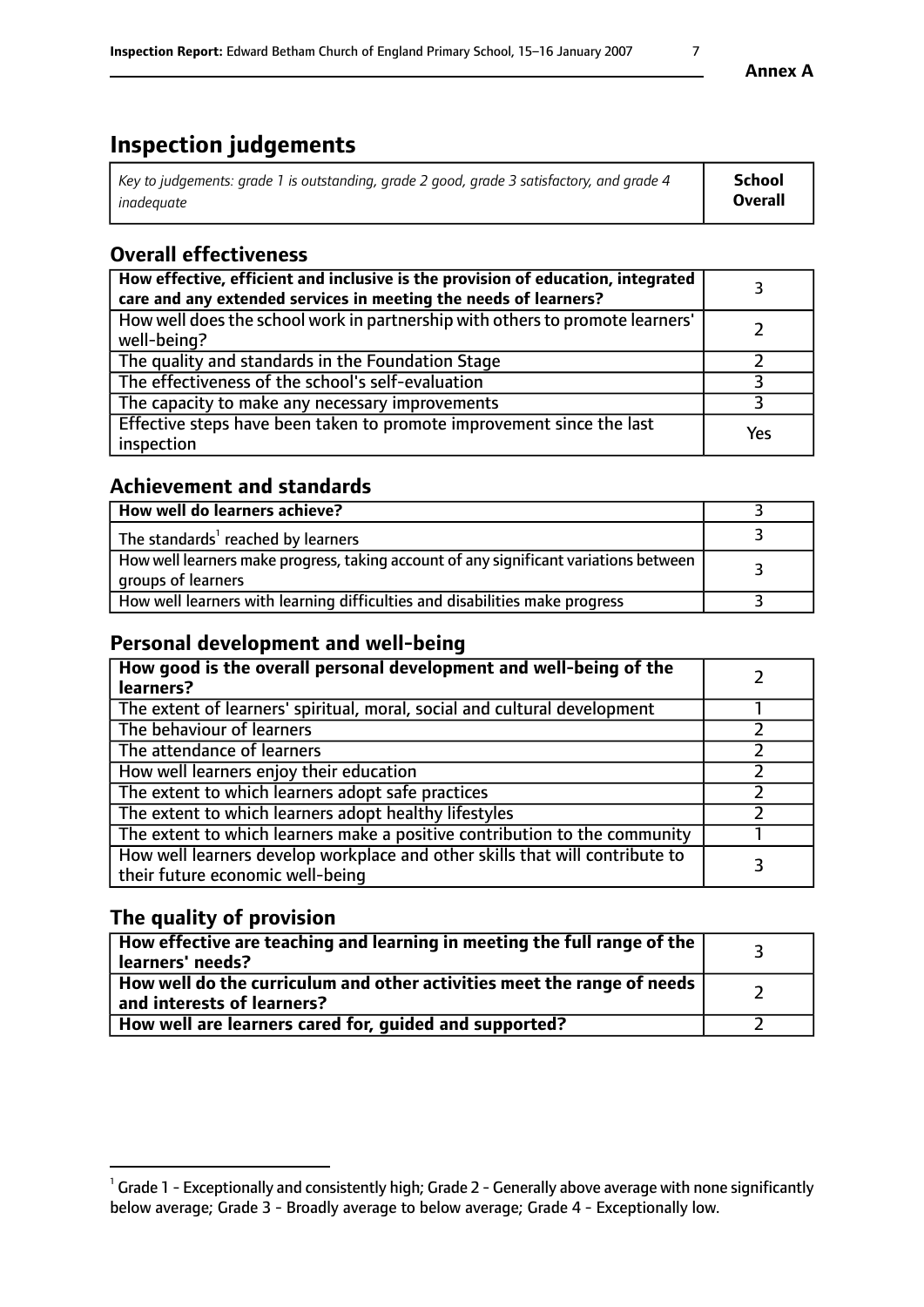## **Leadership and management**

| How effective are leadership and management in raising achievement<br>and supporting all learners?                                              | 3         |
|-------------------------------------------------------------------------------------------------------------------------------------------------|-----------|
| How effectively leaders and managers at all levels set clear direction leading<br>to improvement and promote high quality of care and education |           |
| How effectively performance is monitored, evaluated and improved to meet<br>challenging targets                                                 | 3         |
| How well equality of opportunity is promoted and discrimination tackled so<br>that all learners achieve as well as they can                     |           |
| How effectively and efficiently resources, including staff, are deployed to<br>achieve value for money                                          | 3         |
| The extent to which governors and other supervisory boards discharge their<br>responsibilities                                                  | 3         |
| Do procedures for safeguarding learners meet current government<br>requirements?                                                                | Yes       |
| Does this school require special measures?                                                                                                      | <b>No</b> |
| Does this school require a notice to improve?                                                                                                   | <b>No</b> |